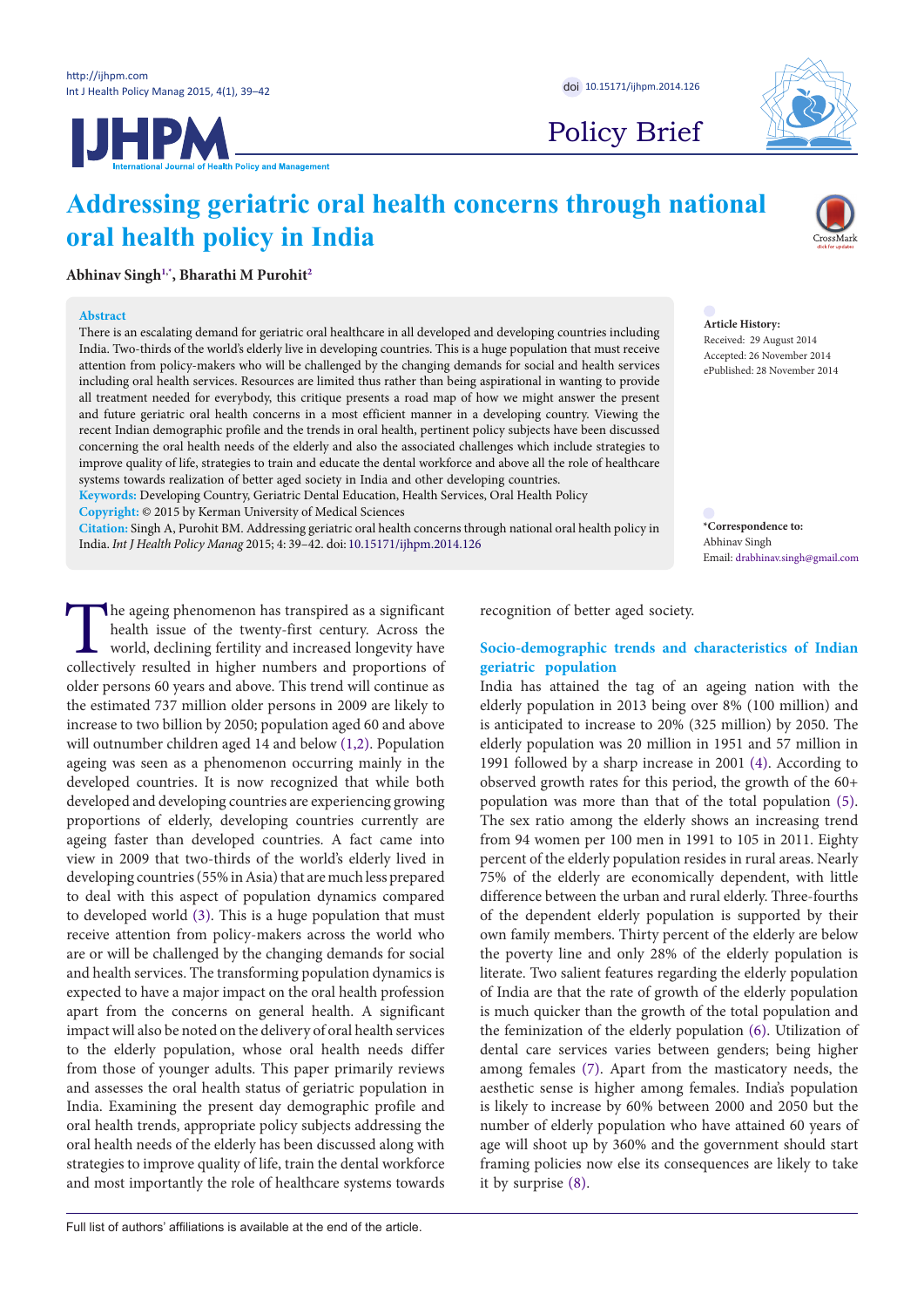### **Oral health services in India**

The health sector challenges in India, like those in other Lowand Middle-Income Countries (LMICs), are formidable. Public spending on medical, public health and family welfare in India is much lower than what is required. There is no specific allocation for oral health in the Indian budget. The low levels of spending have had an adverse impact on the creation of a preventative health infrastructure.

Also, the distribution of dental professionals across geographical regions is crucial for ensuring equality in physical access to oral healthcare. According to the World Health Organization (WHO), the provision of oral healthcare services is very little in rural parts of India where approximately 80% of the elderly reside. India has 306 dental colleges, almost one-third of the world's schools. Annually, more than 25,000 dentists graduate in India and more than 4,000 specialists graduate each year. There is a total workforce of approximately 200,000 dental practitioners in India at present, which is expected to soon swell to 350,000. Majority of the dental surgeons (~95%) work in private sector in urban and suburban areas. WHO recommends dentist-topopulation ratio of 1:7500. Dentists-to-population ratio in India, which was 1:300,000 in the 1960's, stands at 1:10,000 today. Dentist-to-population ratio is 1:250,000 in rural areas ([9\)](#page-3-10). When dental professionals are disproportionately located in the private sector relative to a public sector that provides subsidized services, financial affordability also becomes a barrier to the care by the less well off.

## **Oral health status in Indian geriatric population**

Doifode *et al*. ([10](#page-3-11)) conducted a cross-sectional survey of 5,061 elderly residents in urban Nagpur, India. Observations in the study revealed that dental caries (43.2%) and periodontal diseases (34.8%) were the most common dental disorders. Dental Council of India (DCI) conducted a National Oral Health Survey among 18,233 elderly subjects in 19 states of the rural and urban parts of the country and reported a prevalence of 85% and 80% among the 65–74 years old for dental caries and periodontal disease respectively ([11](#page-3-12)). Thukral *et al.* ([12\)](#page-3-13), in a study conducted among all the institutionalized elderly in urban Delhi, found that 39.2% of the elderly were edentulous, 44.9% had decayed teeth and 57.9% had deep periodontal pockets, as high as 78.5% required dentures and 38.3% required either extraction or pulpal care. Goel *et al.* [\(13](#page-3-14)) reported dental caries level at 100% among 96 elderly subjects in rural Delhi. They also stated that 92.6% of the edentulous subjects were not having any oral prosthesis in the upper arch and 92.5% in the lower arch. Shah *et al.* ([14\)](#page-3-15) in another multicentric study reported a dental caries prevalence of 67.8% among 2,200 elderly subjects in seven urban and rural areas in India. Parto *et al.* [\(15\)](#page-3-16) reported a prevalence of 91.2% dental caries in an urban settlement colony in Delhi among 123 elderly subjects. Shrivastav *et al.* [\(16\)](#page-3-17) in a study conducted among 117 elderly residents in geriatric homes in Bhopal, reported that 86.3% and 88.0% of the subjects had no prosthesis in the upper and lower arch respectively and only 4.2% had complete dentures. Shenoy *et al.* ([17](#page-3-18)) in a study conducted in geriatric homes in Mangalore, reported that 88% of the 133 subjects were fully edentulous, and only

12% had complete dentures; none of the study subjects had partial dentures. Bijjargi and Chowdhary conducted a study among 1,360 elderly subjects in urban Gulbarga, India. Complete edentulism in both the arches was highest in the middle socio-economic group, and was the lowest in the low socio-economic group. Less than 50% of edentulous elderly and only 10% of partially edentulous elderly were wearing dentures [\(18\)](#page-3-19). Few studies have been conducted concerning the oral health conditions, prosthetic status and needs among elderly population in India. To draw any trend analysis from the limited number of studies available will be erroneous, although the available date suggests that the Indian geriatric population has poor oral health and prosthetic status with high unmet needs.

# **Alleviating geriatric oral health predicament** *Policy formulation and integrated strategy*

Oral health policy formulation for the geriatric patients needs to be one of the major objectives to be worked at by Ministry of Health (MoH), Government of India. Ensuring that every elderly person receives quality oral care at affordable costs should remain a priority at the national level. A blue print needs to be outlined as to how the oral healthcare provision be deliberated for the anticipated growth in the older population. National oral health policy needs to be implemented and also integrated with the health policy with a special emphasis and an objective towards reducing geriatric oral health burden and improving the oral health-related quality of life of the elderly.

# *Widening the national geriatrics oral health data bank*

Healthy geriatric policies can be formulated only if adequate and strong database exists for the population. Limited number of studies are available from the community to estimate the burden of oral diseases in elderly population in India; almost nil prior to the year 2000. Those at hand are not representative and are restricted in its generalizability. Research on oral healthcare of geriatric populations needs to be supported by a fraction of the healthcare budget. Research agencies, both government and private, should explore additional funding mechanisms to increase the number of geriatrician researchers. An oral health data bank needs to be created for the geriatric population in the country. Research that augments scientific understanding of ageing and the causes and treatment of illnesses that afflict older adults too needs to be engaged. Geriatricians should also collaborate with the media and engage in social marketing to represent a realistic picture of ageing and create a public voice for policy change ([19](#page-3-20)).

# **Implementing geriatric dental education**

Despite demographic pointers indicative of the future volume of geriatric oral healthcare needs, no formal training on this subject has been introduced in the dental curriculum. Fifty-eight percent of dental schools supported geriatric dentistry with finances when a predoctoral geriatric dentistry education was evaluated in U.S. and Canadian dental schools. The impediments identified to extension of geriatric dentistry education were lack of trained manpower, packed curriculum,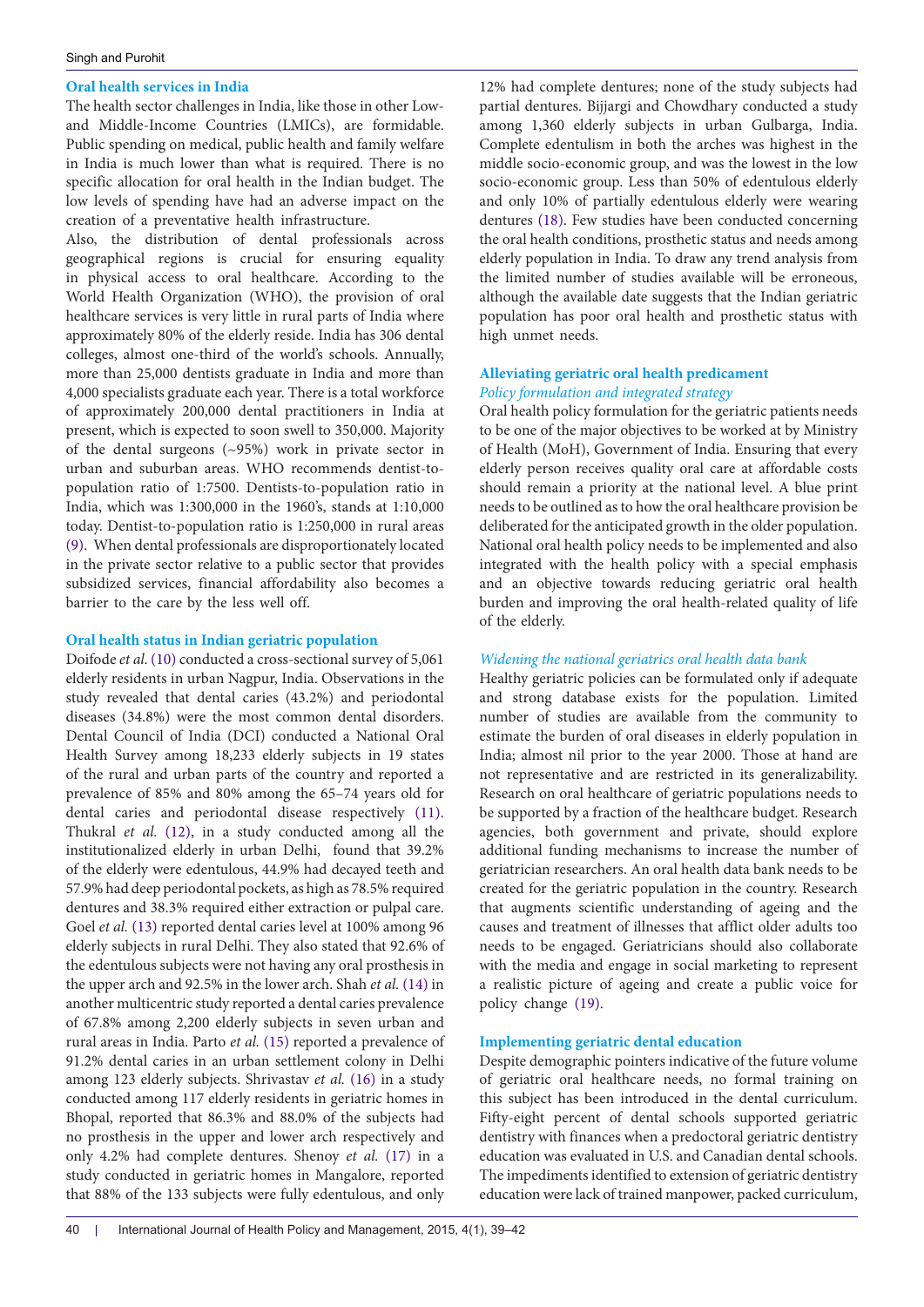and fiscal concern [\(20\)](#page-3-21).

In developing countries, geriatric dentistry has not received the interest of dental professionals and policy-makers, though two third of the world population of elderly lives in the developing countries. In all the subjects of undergraduate and postgraduate dental curricula in India, geriatric dentistry does not figure anywhere, except brief mention of age changes in dental and oral tissues ([21](#page-3-22)). Students at both the undergraduate and postgraduate levels are trained to provide oral healthcare at the community level to residents in remote areas, including elderly patients, through a mobile dental van and dental camps. However, no training is given for oral care provision to patients in long-term care facilities or for the homebound elderly.

The first and the most important step required to promote geriatric dentistry education is to change the mind-sets of policy-makers, students and academicians. Incorporating geriatric dentistry as a subject formally in the undergraduate dental curriculum, introducing a new speciality of geriatric dentistry similar to that of pedodontics for dental care in children, organizing workshops, conferences and symposiums on the subject, creating public awareness through media campaigns and lobbying by the state and dental council members to political parties to educate the politicians on the significance of the geriatric dentistry and its inclusion in the national oral health policy may be considered as few of the measures to change the mindset of dentists, policy-makers and academicians. Undergraduate teaching is essential to provide the academic and clinical training to enable students to provide oral healthcare to the elderly. A geriatric dentist needs to have a helpful attitude, expertise in behavioural management, and added knowledge of medicine and pharmacology. Geriatric dentists need to interact with elderly subjects many a time with various diseases like dementia, psychiatric illness, on palliative care, etc. Also, many of the geriatric patients have no one to look after them and are socially isolated. Understanding their states of mind and having better behaviour management skills will therefore be assets for geriatric dentists in providing the necessary treatment.

## **Gerodontology – future implications for developing countries**

Geriatric oral health concerns continue to be a challenge in most of the countries as more people live longer. Resources are limited in every country although scarcity of resources is much more prevalent in developing countries in comparison to the developed countries. Rather than being over-ambitious in wanting to provide all treatment needed for everybody, this critique presents a road map of how we might address the present and future geriatric oral health concerns in a most efficient manner. Central and essential to oral health planning for a developing country is to have an implemented oral health policy. Only then, can we prioritize if sufficient resources are available for the whole population or for the high-risk groups. If financial resource is a constraint, then free geriatric treatment may be provided to elderly who fall below poverty line; developing a dental safety net. Cost-efficiency should be a major factor in deciding what scope of treatment to offer.

Presently, there is no oral health policy in India. What we do have is a policy which was drafted way back in 1985, although yet to be implemented. The policy rightly focuses on health promotion and prevention but overlooks the geriatric oral health concerns. Our suggestion is to have an implemented oral health policy which is well-articulated so that it addresses all target groups including the geriatric population.

Once an oral health policy is implemented, only then can we specifically focus on the geriatric oral health issues like budget, mission and goals of such services. Workforce earmarked through the national oral health policy at Primary Health Centres (PHCs) and Community Health Centres (CHCs) could be utilized for geriatric services. Dental hygienist is an operating auxiliary who is licensed and registered to practice dental hygiene in India. Dental hygienists are allowed to clean teeth, apply fluoride, screen patients and instruct on oral hygiene. Apart from a dental surgeon, a hygienist role is well-defined in public health programs and goes where dentist cannot. They can be also be utilized in geriatric oral health education programs. Surely the man power will be deficient but a generated blueprint will be available to work upon. Also, dental schools and volunteering clinicians may provide *pro bono* services at specified time and settings.

Geoffrey Rose, an epidemiologist, had advocated a health theory and now globally accepted that a large number of people at a small risk may give rise to more cases of disease than the small number who are at high-risk [\(22\)](#page-3-23). Children comprise approximately 40% of the Indian population and should remain the priority in the oral health policy but that does not exclude the geriatric group as significant target group.

Causative or risk factors in oral disease are often the same as those implicated in the major general diseases. Oral health promotion and oral disease prevention should include targeting common risk factors which leads to the amalgamation of oral health promotion with broader health promotion. The justification behind such an approach is that directing action toward these common risks and their underlying social determinants will help to improve a range of chronic conditions. This approach provides a platform to build a partnership particularly in countries with uneven distribution of services [\(23\)](#page-3-24).

The next most important step in the forward direction is provision of geriatric dental education to undergraduate students through formation of a separate specialty. The success of pediatric dentistry in focusing and improving the oral health of children can also be emulated among the elderly through the structuring of a new specialty. This distinctive creation will impart a voice to the health needs of the elderly both directly and indirectly through the organized conferences, seminars and other health educational meetings, all aiding in policy formulation and implementation for the aged. The starting point of the road map is the formulation of oral health policy with special emphasis on reducing geriatric oral health burden. Widening of national oral health data banks, implementing of geriatric dental education and development of appropriate infrastructure for dental clinics and hospitals need to be developed in a phased manner. The end point of the road map will be a policy which permits geriatric population to have access to oral health services at